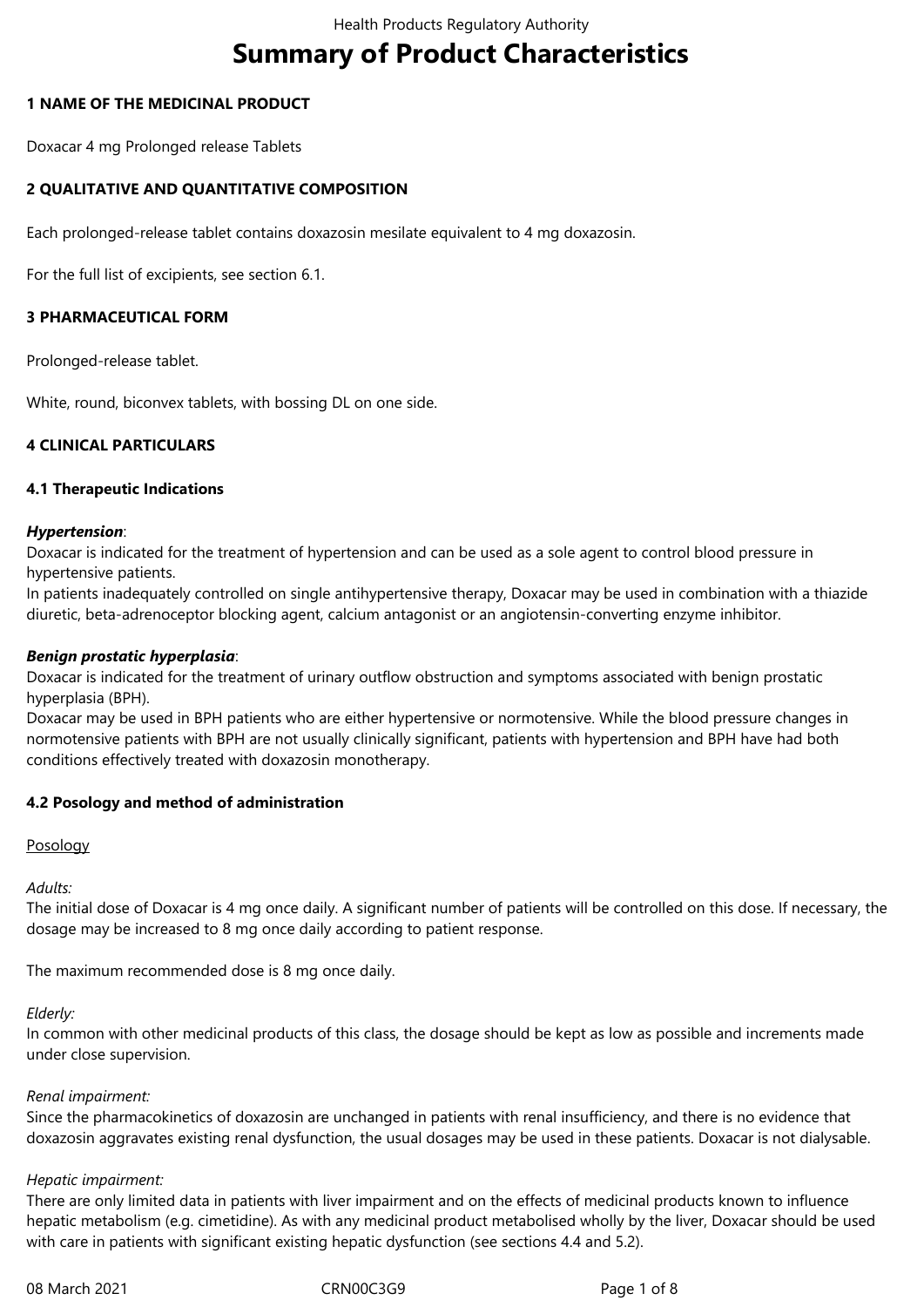# *Paediatric population:*

The safety and efficacy of doxazosin in children and adolescents have not been established.

## Method of administration

Doxacar prolonged-release tablets can be taken with or without food.

The tablets should be swallowed whole with a sufficient amount of liquid. They should not be cut, crushed or chewed (see section 4.4).

# **4.3 Contraindications**

Doxacar prolonged-release tablets are contraindicated in:

- Patients with known hypersensitivity to the active substance, other types of quinazolines (e.g. prazosin, terazosin), or to any of the excipients listed in section 6.1.
- Patients with a history of orthostatic hypotension.
- Patients with a history of gastro-intestinal obstruction, oesophageal obstruction, or any degree of decreased lumen diameter of the gastro-intestinal tract.
- Patients with benign prostatic hyperplasia and concomitant congestion of the upper urinary tract, chronic urinary tract infection or bladder stones.
- Patients with hypotension (For benign prostatic hyperplasia indication only).

Doxazosin is contraindicated as monotherapy in patients with either overflow bladder or anuria with or without progressive renal insufficiency.

## **4.4 Special warnings and precautions for use**

## *Information to be given to the patient:*

Patients should be informed that Doxacar prolonged-release tablets should be swallowed whole. Patients should not chew, divide or crush the tablets (see section 4.2).

For some prolonged-release formulations the active compound is surrounded by an inert, non-absorbable shell that has been specially designed to control the release of the active substance over a prolonged period. After transit through the gastrointestinal tract, the empty tablet shell is excreted. Patients should be advised that they should not be concerned if they occasionally observe remains in their stools that look like a tablet.

Abnormally short transit times through the gastrointestinal tract (e.g. following surgical resection) could result in incomplete absorption. In view of the long half-life of doxazosin the clinical significance of this is unclear.

## *Postural hypotension / Syncope:*

## *Initiation of therapy*

In relation with the alpha-blocking properties of doxazosin, patients may experience postural hypotension evidenced by dizziness and weakness, or rarely loss of consciousness (syncope), particularly with the commencement of therapy. Therefore, it is prudent medical practice to monitor blood pressure on initiation of therapy to minimise the potential for postural effects.

When instituting therapy with any effective alpha-blocker, the patient should be advised how to avoid symptoms resulting from postural hypotension and what measures to take should they develop. The patient should be cautioned to avoid situations where injury could result should dizziness or weakness occur during the initiation of doxazosin therapy, such as driving or operating machinery.

## *Use in patients with acute cardiac conditions:*

As with any other vasodilatory anti-hypertensive agent it is prudent medical practice to advise caution when administering doxazosin to patients with the following acute cardiac conditions:

- pulmonary oedema due to aortic or mitral stenosis,
- heart failure at high output,
- right-sided heart failure due to pulmonary embolism or pericardial effusion,

08 March 2021 **CRN00C3G9** CRN00C3G9 Page 2 of 8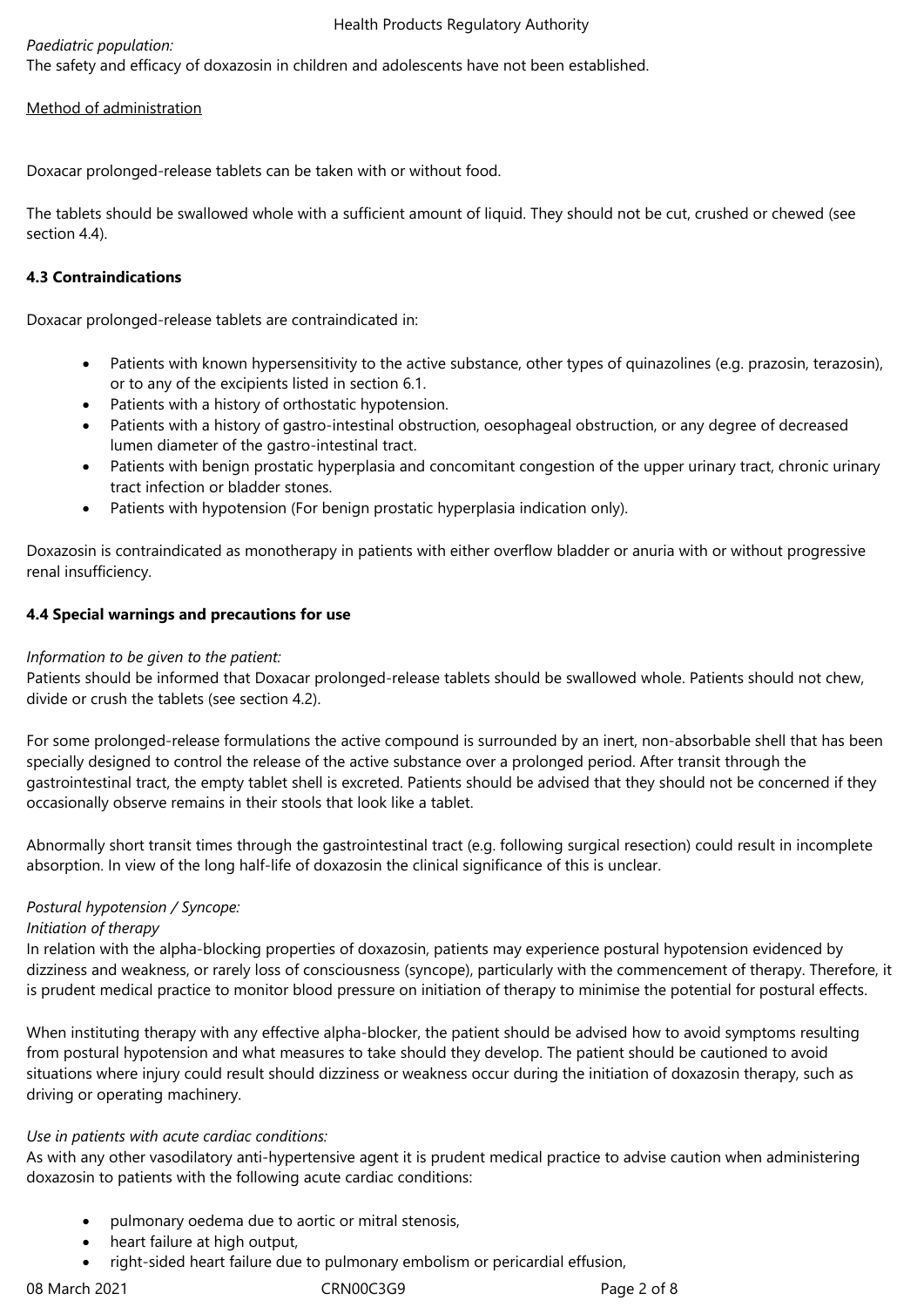## Health Products Regulatory Authority

left ventricular heart failure with low filling pressure.

## *Use in hepatically impaired patients:*

As with any medicinal products wholly metabolised by the liver, doxazosin should be administered with particular caution to patients with evidence of impaired hepatic function (see sections 4.2 and 5.2). Since there is no clinical experience in patients with severe hepatic impairment use in these patients is not recommended.

## *Use in patients with impaired renal function:*

There is no evidence that doxazosin aggravates renal dysfunction. However, doxazosin dosage introduction and adjustments should be carried out with great care.

## *Use with phosphodiesterase-5 inhibitors:*

Concomitant administration of doxazosin with phosphodiesterase-5-inhibitors (e.g. sildenafil, tadalafil, and vardenafil) should be done with caution as both medicinal products have vasodilating effects and may lead to symptomatic hypotension in some patients. To reduce the risk of orthostatic hypotension it is recommended to initiate the treatment with phosphodiesterase-5-inhibitors only if the patient is hemodynamically stabilized on alpha-blocker therapy. Furthermore, it is recommended to initiate phosphodiesterase-5-inhibitor treatment with the lowest possible dose and to respect a 6-hour time interval from intake of doxazosin. No studies have been conducted with doxazosin prolonged-release formulations.

#### *Use in patients undergoing cataract surgery:*

#### *Intraoperative Floppy Iris Syndrome*

The "intraoperative floppy iris syndrome" (IFIS, a variant of small pupil syndrome) has been observed during cataract surgery in some patients on or previously treated with tamsulosin. Isolated reports have also been received with other Alpha-1 blockers and the possibility of a class effect cannot be excluded. As IFIS may lead to increased procedural complications during the cataract operation current or past use of Alpha-1 blockers should be made known to the ophthalmic surgeon in advance of surgery.

#### *Screening for Prostate Cancer:*

Carcinoma of the prostate causes many of the symptoms associated with BPH and the two disorders can co-exist. Carcinoma of the prostate should therefore be ruled out prior to commencing therapy with doxazosin for treatment with BPH symptoms.

## *Priapism:*

Prolonged erections and priapism have been reported with alpha-1 blockers including doxazosin in post marketing experience. If priapism is not treated immediately, it could result in penile tissue damage and permanent loss of potency, therefore the patient should seek immediate medical assistance.

#### *Excipients with known effects:*

This medicine contains less than 1 mmol sodium (23 mg) per tablet, that is to say essentially 'sodium-free'.

## **4.5 Interaction with other medicinal products and other forms of interactions**

#### Phosphodiesterase Type-5-inhibitors (e.g. sildenafil, tadalafil, vardenafil)

Concomitant administration of an alpha blocker with a PDE-5 inhibitor may lead to symptomatic hypotension in some patients (see section 4.4). No studies have been conducted with doxazosin prolonged release formulations.

Doxazosin is highly bound to plasma proteins (98%). *In vitro* data in human plasma indicates that doxazosin has no effect on protein binding of the medicinal products tested (digoxin, warfarin, phenytoin or indometacin). However, the theoretical potential for interaction with other protein bound medicinal products should be borne in mind.

*In vitro* studies suggest that doxazosin is a substrate of cytochrome P450 3A4 (CYP 3A4). Caution should be exercised when concomitantly administering doxazosin with a strong CYP 3A4 inhibitor, such as clarithromycin, indinavir, itraconazole, ketoconazole, nefazodone, nelfinavir, ritonavir, saquinavir, telithromycin or voriconazole (see section 5.2).

Conventional doxazosin has been administered without any adverse interactions in clinical experience with thiazide diuretics, furosemide, beta-blocking agents, non-steroidal anti-inflammatory drugs, antibiotics, oral hypoglycaemic medicinal products, uricosuric agents or anticoagulants. However, data from formal drug/drug interaction studies are not present.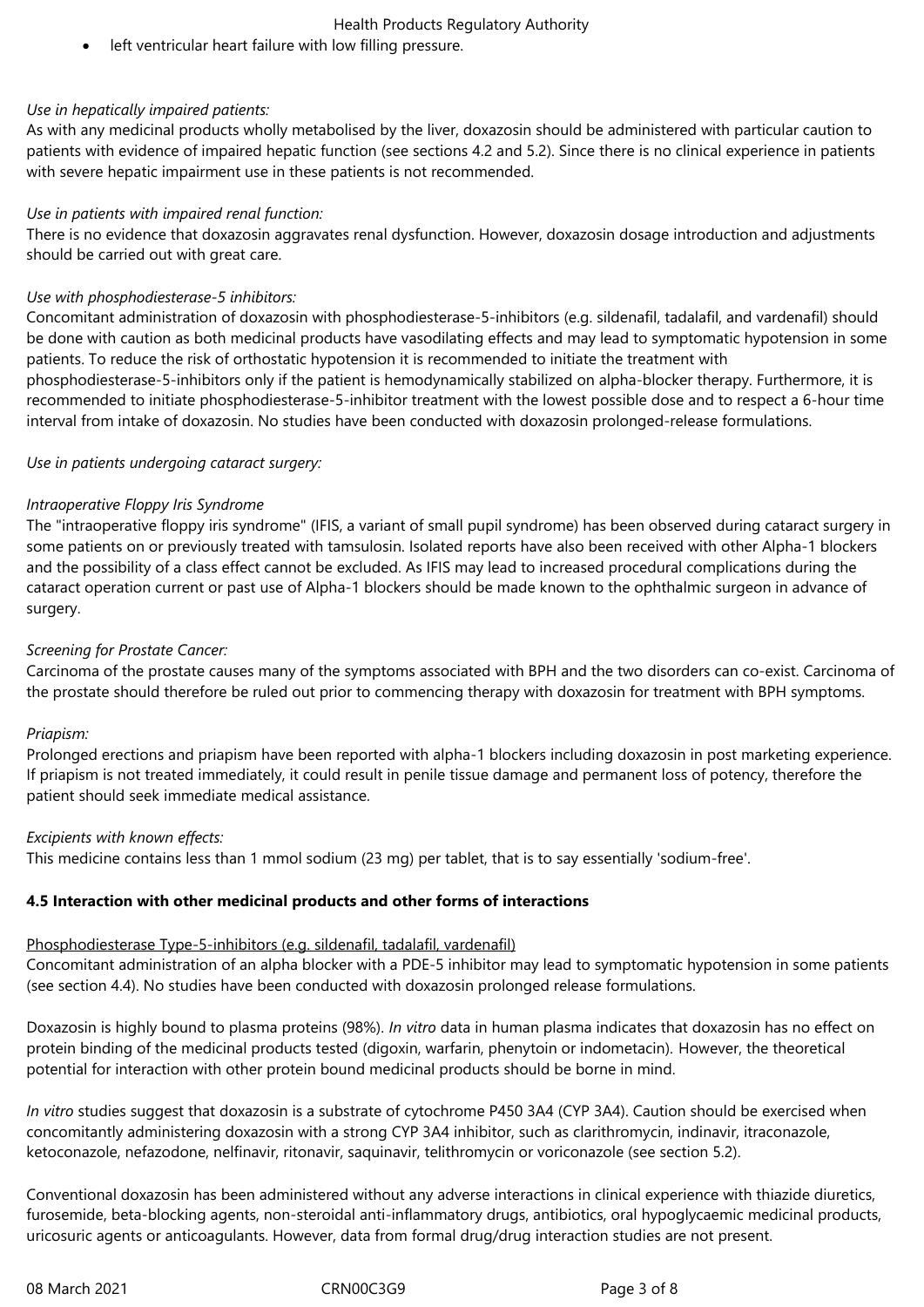#### Health Products Regulatory Authority

Doxazosin potentiates the blood pressure lowering activity of other alpha-blockers and other antihypertensives.

In an open-label, randomised, placebo-controlled trial in 22 healthy male volunteers, the administration of a single 1 mg dose of doxazosin on day 1 of a four-day regimen of oral cimetidine (400 mg twice daily) resulted in a 10% increase in mean AUC of doxazosin, and no statistically significant changes in mean  $C_{\text{max}}$  and mean half-life of doxazosin. The 10% increase in the mean AUC for doxazosin with cimetidine is within intersubject variation (27%) of the mean AUC for doxazosin with placebo.

#### **4.6 Fertility, pregnancy and lactation**

#### Pregnancy

As there are no adequate and well controlled studies in pregnant women, the safety of doxazosin during pregnancy has not yet been established. Accordingly, during pregnancy, doxazosin should be used only when, in the opinion of the physician, the potential benefit outweighs the potential risk.

Doxazosin crosses the placenta. Although no teratogenic effects were seen in animal testing, reduced foetal survival was observed in animals at extremely high doses (see section 5.3). These doses were approximately 300 times the maximum recommended human dose.

#### Breast-feeding

The excretion of doxazosin in breast milk was demonstrated to be very low (with the relative infant dose less than 1%) however human data is very limited. A risk to the newborn or infant cannot be excluded and therefore doxazosin should be used only when in the opinion of the physician, the potential benefit outweighs the potential risk.

#### **4.7 Effects on ability to drive and use machines**

The ability to engage in activities such as operating machinery or operating a motor vehicle may be impaired, especially when initiating therapy. The medicinal product may also induce drowsiness. Patients should not drive or operate machinery unless it has been shown not to affect their alertness or dexterity.

#### **4.8 Undesirable effects**

In clinical trials, the most common reactions associated with doxazosin were of a postural type (rarely associated with fainting) or non-specific.

The undesirable effects for prolonged release tablets are similar to those with immediate release tablets. The following undesirable effects have been observed and reported during treatment with doxazosin with the following frequencies: Very common (≥1/10); common (≥1/100 to <1/10); uncommon (≥1/1,000 to <1/100); rare (≥1/10,000 to <1/1,000); very rare (<1/10,000); not known (frequency cannot be estimated from the available data).

| <b>System Organ Class</b>                      | Common                                                           | <b>Uncommon</b>                                                  | Rare        | <b>Very Rare</b>                    | <b>Not known</b> |
|------------------------------------------------|------------------------------------------------------------------|------------------------------------------------------------------|-------------|-------------------------------------|------------------|
| <b>Infections and infestations</b>             | Respiratory<br>tract<br>infection,<br>urinary tract<br>infection |                                                                  |             |                                     |                  |
| <b>Blood and lymphatic system</b><br>disorders |                                                                  |                                                                  |             | Leucopenia,<br>thrombocytopenia     |                  |
| Immune system disorders                        |                                                                  | Allergic drug<br>reaction                                        |             |                                     |                  |
| <b>Metabolism and nutrition</b><br>disorders   |                                                                  | Anorexia, gout,<br>increased<br>appetite                         |             |                                     |                  |
| <b>Psychiatric disorders</b>                   |                                                                  | Anxiety,<br>depression,<br>insomnia                              |             | Agitation,<br>nervousness           |                  |
| Nervous system disorders                       | Dizziness,<br>headache,<br>somnolence                            | Cerebrovascular<br>accident,<br>hypoesthesia,<br>syncope, tremor |             | Dizziness postural,<br>paraesthesia |                  |
| 08 March 2021                                  | <b>CRN00C3G9</b>                                                 |                                                                  | Page 4 of 8 |                                     |                  |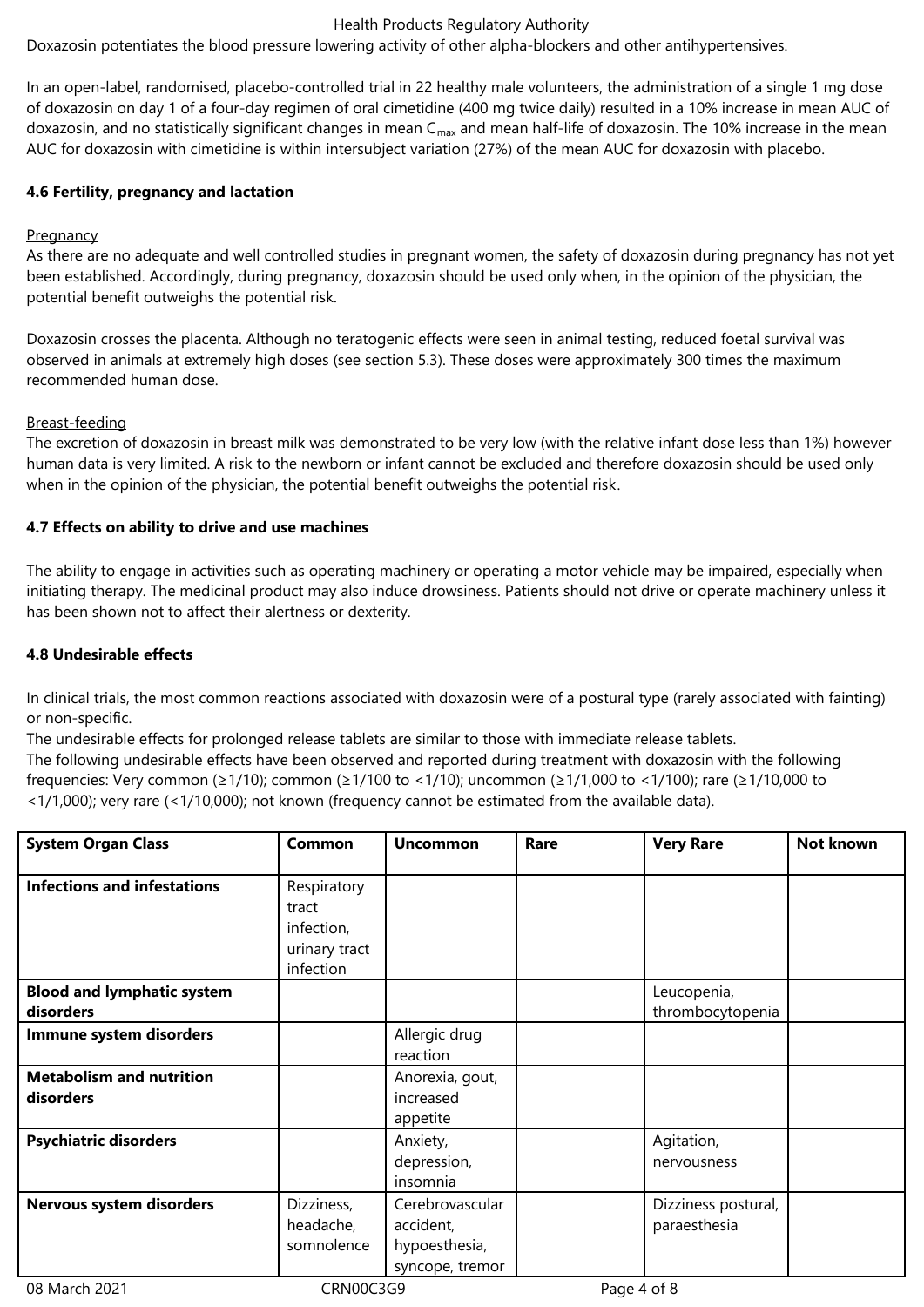| <b>Eye disorders</b>                  |                |                  |                  | <b>Blurred vision</b> | Intraoperative<br>floppy iris |
|---------------------------------------|----------------|------------------|------------------|-----------------------|-------------------------------|
|                                       |                |                  |                  |                       | syndrome (see                 |
|                                       |                |                  |                  |                       | section 4.4)                  |
| <b>Ear and labyrinth disorders</b>    | Vertigo        | Tinnitus         |                  |                       |                               |
| <b>Cardiac disorders</b>              | Palpitation,   | Angina pectoris, |                  | Bradycardia,          |                               |
|                                       | tachycardia    | myocardial       |                  | cardiac               |                               |
|                                       |                | infarction       |                  | arrhythmias           |                               |
| <b>Vascular disorders</b>             | Hypotension,   |                  |                  | Hot flushes           |                               |
|                                       | postural       |                  |                  |                       |                               |
|                                       | hypotension    |                  |                  |                       |                               |
| Respiratory, thoracic and             | Bronchitis,    | Epistaxis        |                  | Bronchospasm          |                               |
| mediastinal disorders                 | cough,         |                  |                  |                       |                               |
|                                       | dyspnoea,      |                  |                  |                       |                               |
|                                       | rhinitis       |                  |                  |                       |                               |
| <b>Gastrointestinal disorders</b>     | Abdominal      | Constipation,    | Gastrointestinal |                       |                               |
|                                       | pain,          | diarrhoea,       | obstruction      |                       |                               |
|                                       | dyspepsia,     | flatulence,      |                  |                       |                               |
|                                       | dry mouth,     | vomiting,        |                  |                       |                               |
|                                       | nausea         | gastroenteritis  |                  |                       |                               |
| <b>Hepatobiliary disorders</b>        |                | Abnormal liver   |                  | Cholestasis,          |                               |
|                                       |                | function tests   |                  | hepatitis, jaundice   |                               |
| <b>Skin and subcutaneous tissue</b>   | Pruritus       | Skin rash        |                  | Alopecia, purpura,    |                               |
| disorders                             |                |                  |                  | urticaria             |                               |
| Musculoskeletal, and connective       | Back pain,     | Arthralgia       |                  | Muscle cramps,        |                               |
| tissue disorders                      | myalgia        |                  |                  | muscle weakness       |                               |
| <b>Renal and urinary disorders</b>    | Cystitis,      | Dysuria,         |                  | Micturition           |                               |
|                                       | urinary        | haematuria,      |                  | disorder, nocturia,   |                               |
|                                       | incontinence   | micturition      |                  | polyuria, increased   |                               |
|                                       |                | frequency        |                  | diuresis              |                               |
| <b>Reproductive system and breast</b> |                | Impotence        |                  | Gynecomastia,         | Retrograde                    |
| disorders                             |                |                  |                  | priapism              | ejaculation                   |
| <b>General disorders and</b>          | Asthenia,      | Pain, facial     |                  | Fatique, malaise      |                               |
| administration site conditions        | chest pain,    | oedema           |                  |                       |                               |
|                                       | influenza-like |                  |                  |                       |                               |
|                                       | symptoms,      |                  |                  |                       |                               |
|                                       | peripheral     |                  |                  |                       |                               |
|                                       | oedema         |                  |                  |                       |                               |
| <b>Investigations</b>                 |                | Weight increase  |                  |                       |                               |

Reporting of suspected adverse reactions

Reporting suspected adverse reactions after authorisation of the medicinal product is important. It allows continued monitoring of the benefit/risk balance of the medicinal product. Healthcare professionals are asked to report any suspected adverse reactions via:

HPRA Pharmacovigilance www.hpra.ie

# **4.9 Overdose**

Should overdosage lead to hypotension, the patient should be immediately placed in a supine, head down position. Other supportive measures may be appropriate in individual cases.

Since doxazosin is highly protein-bound dialysis is not indicated.

# **5 PHARMACOLOGICAL PROPERTIES**

# **5.1 Pharmacodynamic properties**

08 March 2021 **CRN00C3G9** CRN00C3G9 Page 5 of 8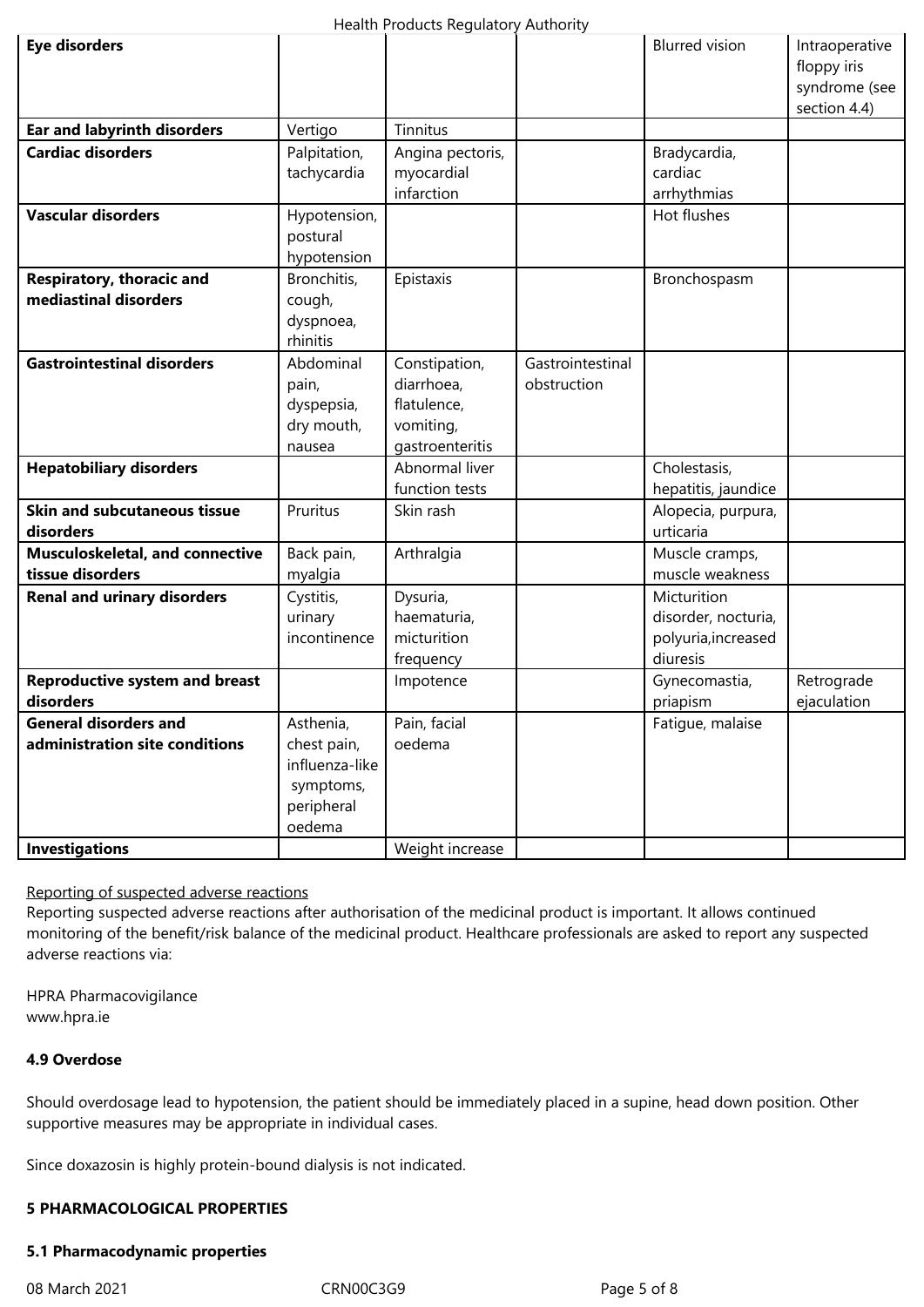## Health Products Regulatory Authority Pharmacotherapeutic group: Alpha-adrenoreceptor antagonists ATC code: C02CA04 (*Hypertension*) Mode of action Doxazosin is a potent and selective post-junctional alpha 1-adrenoceptor antagonist.

Administration of doxazosin to hypertensive patients causes a clinically significant reduction in blood pressure as a result of a reduction in systemic vascular resistance. This effect is thought to result from selective blockade of the alpha1-adrenoreceptors located in the vasculature. With once daily dosing, clinically significant reductions in blood pressure are present throughout the day and at 24 hours post dose. The majority of patients are controlled on the initial dose. In patients with hypertension, blood pressure during treatment with doxazosin prolonged-release tablets was similar in both the supine and standing position.

Responder data from the 2 primary hypertension efficacy studies (including a total of 630 doxazosin treated patients) indicate that those patients controlled on 1 mg, 2 mg or 4 mg doxazosin immediate release tablets would be equally well controlled on 4 mg doxazosin prolonged-release tablets.

Administration of doxazosin to patients with symptomatic BPH results in a significant improvement in urodynamics and symptoms. The effect in BPH is thought to results from selective blockade of the alpha adrenoceptors located in the muscular stroma and capsule of the prostate and in the bladder neck.

## Pharmacodynamic effects

Doxazosin has been shown to be free of adverse metabolic effects and is suitable for use in patients with coexistent diabetes mellitus, gout and insulin resistance.

Doxazosin is suitable for use in patients with coexistent asthma, left ventricular hypertrophy and in elderly patients. Treatment with doxazosin has been shown to result in regression of left ventricular hypertrophy, inhibition of platelet aggregation and enhanced activity of tissue plasminogen activator. Additionally, doxazosin improves insulin sensitivity in patients with impairment.

Doxazosin produces favourable effects on blood lipids, with a significant increase in the high-density lipoprotein HDL/total cholesterol ratio and trends to a favourable reduction in total triglycerides. It therefore confers an advantage over diuretics and beta adrenoceptor blocking agents which adversely affect these parameters. Based on the established association of hypertension and blood lipids with coronary heart disease, the favourable effects of doxazosin therapy on both blood pressure and lipids indicate a reduction in risk of developing coronary heart disease.

# *Benign prostatic hyperplasia:*

Doxazosin has been shown to be an effective blocker of the 1A subtype of the alpha 1 adrenoceptor, which account for over 70% of the subtypes in the prostate. This accounts for the action in BPH patients.

Doxazosin has demonstrated sustained efficacy and safety in the long-term treatment of BPH. Doxazosin given in the recommended dosage regimen has little or no effect on blood pressure in normotensive patients.

In a controlled clinical BPH trial, treatment with doxazosin in patients with sexual dysfunction was associated with improvement in sexual function.

## **5.2 Pharmacokinetic properties**

## Absorption:

After oral administration of therapeutic doses, doxazosin prolonged-release tablets are well absorbed with peak blood levels gradually reached at 8 to 9 hours after dosing. Peak plasma levels are approximately one third of those of the same dose of immediate release doxazosin tablets. Trough levels at 24 hours are, however, similar.

The pharmacokinetic characteristics of doxazosin in prolonged-release tablets will lead to a smoother plasma profile.

Peak/trough ratio of doxazosin prolonged-release tablets is less than half that of immediate release doxazosin tablets.

At steady-state, the relative bioavailability of doxazosin from prolonged-release tablets compared to the immediate release form was 54% at the 4 mg dose and 59% at the 8 mg dose.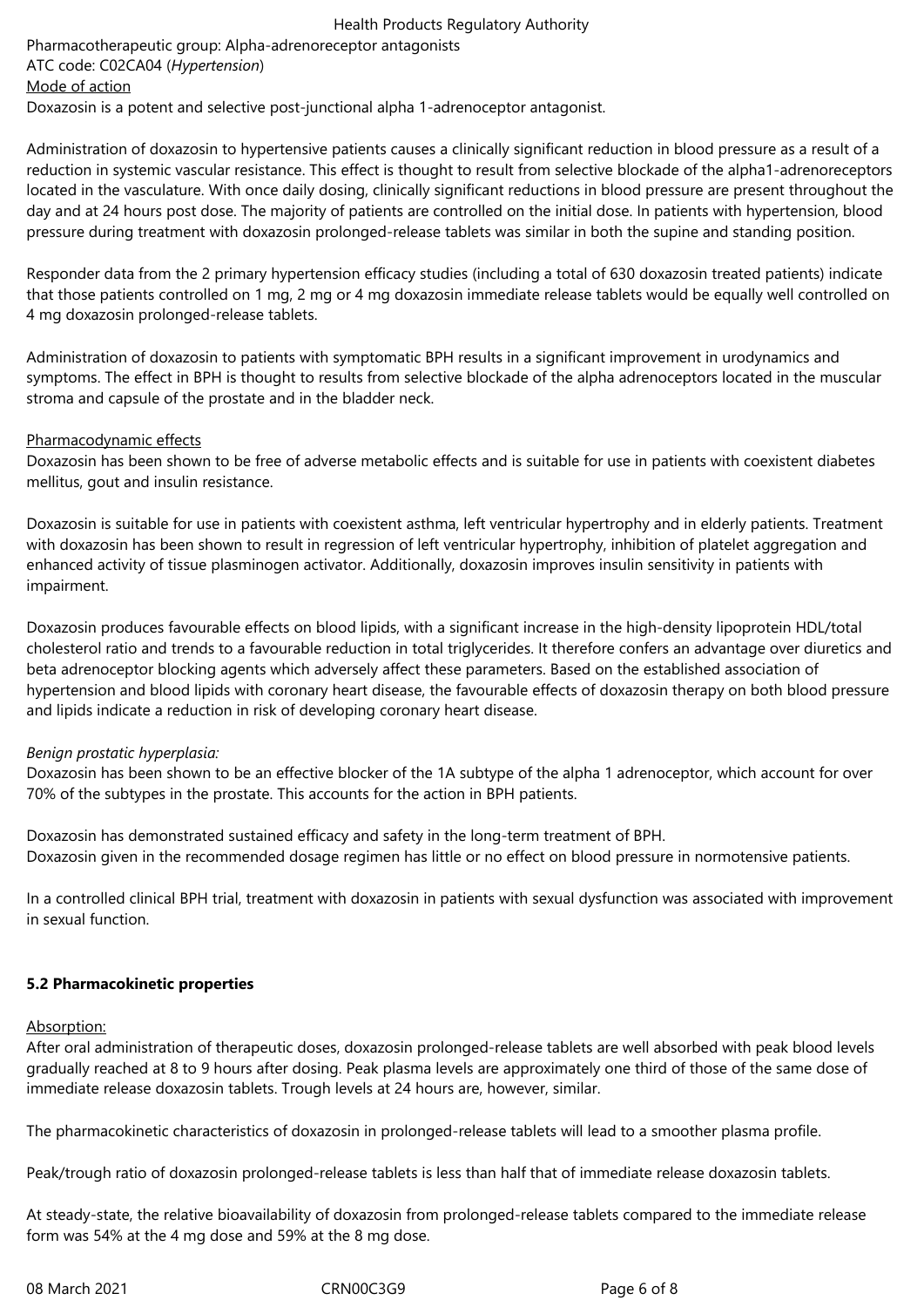#### Health Products Regulatory Authority

Pharmacokinetic studies with doxazosin prolonged-release tablets in the elderly have shown no significant alterations compared to younger patients.

## Biotransformation / Elimination:

The plasma elimination is biphasic with the terminal elimination half-life being 22 hours and hence this provides the basis for once daily dosing. Doxazosin is extensively metabolised with <5% excreted as unchanged product.

Pharmacokinetic studies with doxazosin immediate release tablets in patients with renal impairment did not show any significant alterations compared to patients with normal renal function.

There are only limited data in patients with liver impairment and on the effects of medicinal products known to influence hepatic metabolism (e.g. cimetidine). In a clinical study in 12 patients with moderate hepatic impairment, single dose administration of doxazosin resulted in an increase in AUC of 43% and a decrease in apparent oral clearance of 30% (see section 4.4).

Approximately 98% of doxazosin is protein-bound in plasma.

Doxazosin is primarily metabolised by O-demethylation and hydroxylation.

Doxazosin is extensively metabolised in the liver. *In vitro* studies suggest that the primary pathway for elimination is via CYP 3A4; however, CYP 2D6 and CYP 2C9 metabolic pathways are also involved for elimination, but to a lesser extent.

## **5.3 Preclinical safety data**

Preclinical data reveal no special hazard for humans based on conventional animal studies of safety in pharmacology, repeated dose toxicity, genotoxicity, carcinogenicity and gastrointestinal tolerance.

Although no teratogenic effects were seen in animal testing, reduced foetal survival was observed in animals at doses approximately 300 times greater than the maximum human recommended dose.

Studies in lactating rats given a single oral dose of 1 mg/kg of [2-14C]-doxazosin indicate that doxazosin accumulates in rat breast milk with a maximum of concentration about 20 times greater than the maternal plasma concentration.

For further information see section 4.6.

## **6 PHARMACEUTICAL PARTICULARS**

#### **6.1 List of excipients**

*Tablet core:* Macrogol Cellulose, microcrystalline Povidone All-rac-α-Tocopherol Silica, colloidal anhydrous Sodium stearyl fumarate Butylhydroxytoluene (E321)

*Tablet coat:* Methacrylic acid - ethyl acrylate copolymer (1:1) Silica, colloidal anhydrous Macrogol Titanium dioxide (E171)

## **6.2 Incompatibilities**

08 March 2021 CRN00C3G9 Page 7 of 8 Not applicable.